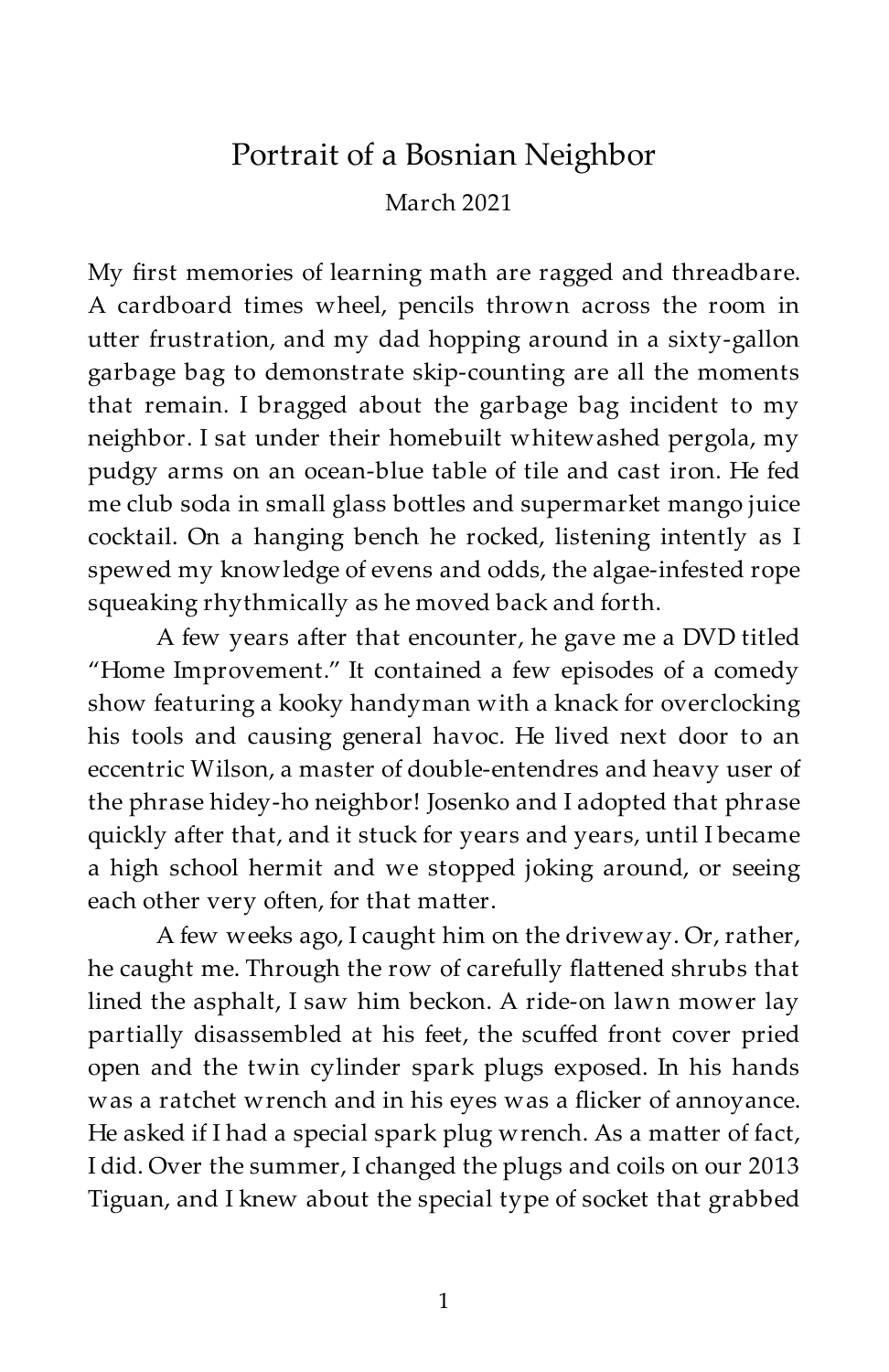the bulbous metal tip, allowing an easy extraction.

I crossed over the grassy meridian that separated our two houses and deposited my payload. He fumbled with the larger tool at first. It didn't seem to fit. He turned and walked into his garage, where a formidable set of tool drawers lay next to an even larger rack of shoes. The shoes were, to my confusion, of the exact same type. Stilettos, arranged neatly in pairs, balanced on twin rails of wood. The late afternoon sun caught some of them, and I saw that they shone in different colors, dull prune, polished amethyst, pacific blue.

During this ordeal, Josenko's son pulled up in a Volkswagen beetle. Bespectacled, pale, and bearing a feeble attempt of a goatee, he held a piece of paper as it were a medical specimen, gripping it on the corner between his thumb and forefinger.

"Why are you so busy? I had to get Max to help."

"Good."

He flicked open the door, slipped inside, and the door clomped shut. Josenko had found what he was looking for, and he bent down on one knee, inserted my tool, and pushed down. With a metallic crack, the plug screw broke loose and started turning, its gunked threads making a disgruntled squealing noise. He turned to me.

"You drink coffee?"

We joke about our races openly. Him, a Slavic masculine who escaped the Bosnian genocide as a refugee, and me, a scrawny Chinese boy, the son of two immigrants. He sends us presents on Chinese New Year, filled with chocolate-covered banana marshmallows and once, on the Year of the Dog, a metal light-up dog. But unlike mom, I'm rather egalitarian when it comes to drinks.

"Yeah. Coffee. Tea. Anything."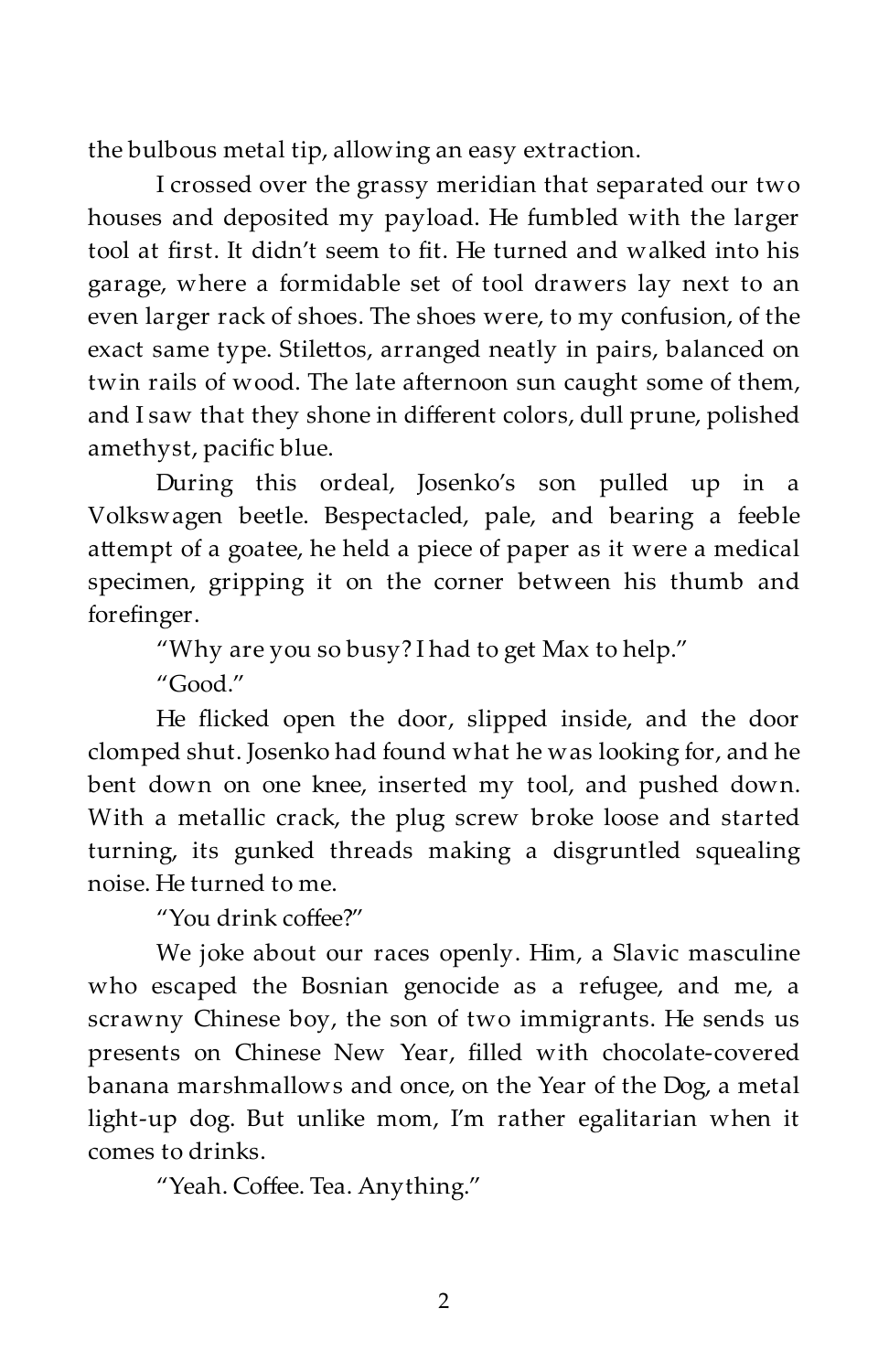"Beer?"

"I'm eighteen."

He pulled out the plug and inspected it. He had admitted, rather sheepishly, that he had not changed the oil on the mower and feared permanent damage to the plugs. The metal was charred but surprisingly intact. Producing a sheet of sandpaper, he scraped off the gunk.

"Not even a taste?"

"Nah. Don't think I'd like it either"

He grunted in recognition. On many summer nights, Josenko would ask me to drag my dad out for a "lift." Him, my dad, and the husband of a former english teacher would stand around an ornamental brick pillar and drink beers and talk like adults. Once, when I was too young to understand doublemeanings, I asked if I could help with the "lift." He had laughed in the shy way that he does, a low fading rumble, and told me that this lift was the kind only adults could do.

Satisfied with the job, Josenko screwed the plug back in and, with a meaty fist, coupled the plug wire with a loud thump. Suddenly, as if realizing something for the first time, he turned to me.

"You know, the world's crazy."

I nodded. Pro-masking and Anti-masking didn't make sense to either of us. I, a scientist, tended to stick to the numbers. Him, a consultant who finds jobs for refugees, sticks to the soul. Two means to the same end. He smiled.

"Friend sent me news article recently." He made a rectangle in the air, his thumbs and forefingers framing the corners, the wrench still in his left hand.

"Pfizer makes Viagra, and no one questions. Pfizer makes vaccine, everyone questions."

He set down the wrench.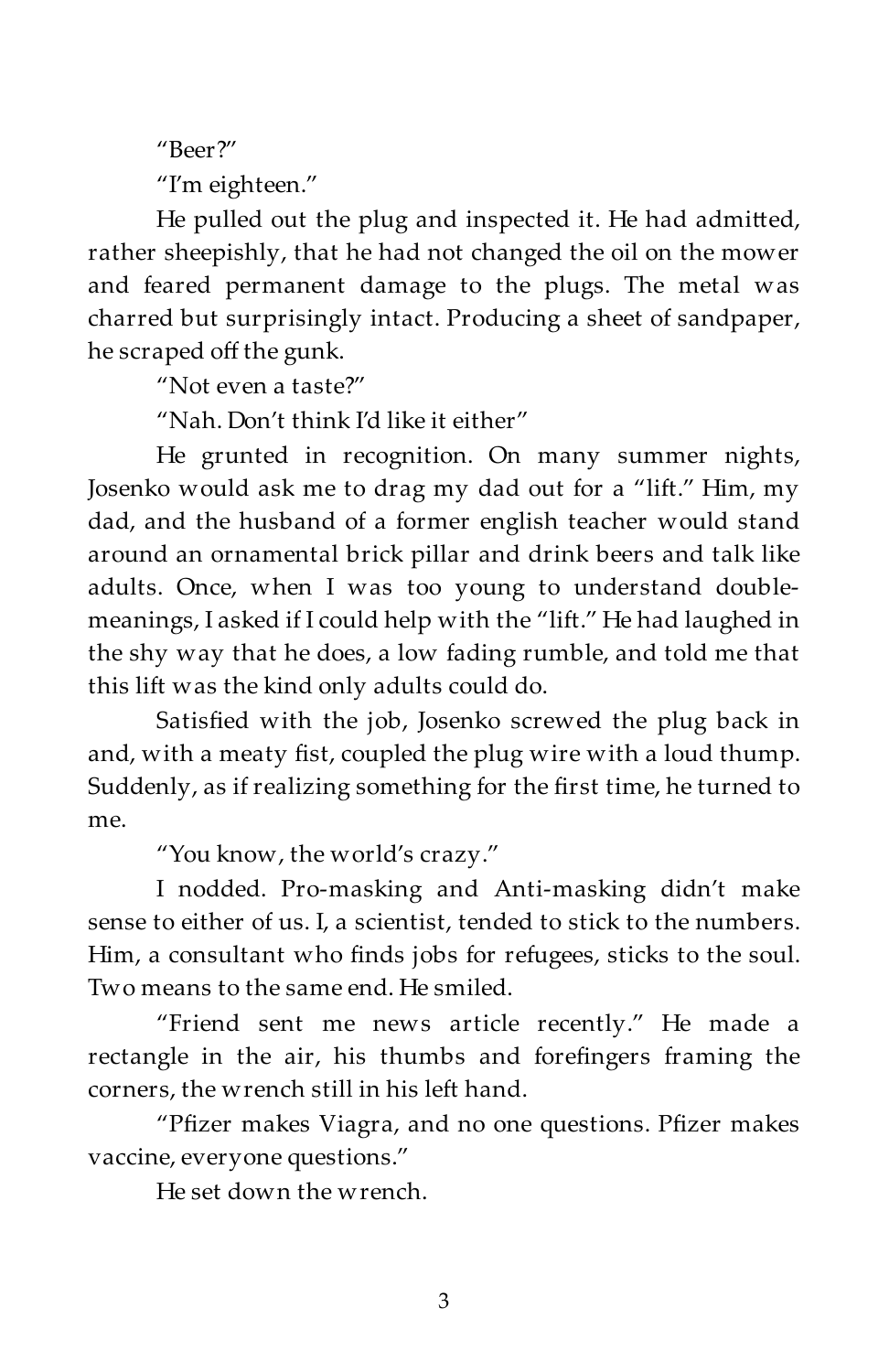"I had a refugee, someone of my kind. One day he came to my office and said 'I want Niagara'"

He had sat him down all businesslike and showed him the drive up Interstate 90 and Route 190 to the Canadian border. The man had shaken his head. No, no, he asserted. He wanted Niagara. Again, Josenko pointed at the map. And again, the man had rejected it, pantomiming a little pill.

While he talked, he was clipping the hood back in place and easing the mower off its brick risers. As he got to the punchline, he stopped and looked at me.

"He wanted Viagra."

We both laughed. With the oil replaced and both spark plugs checked, it was time to start the metal contraption. He made a lighthearted cross gesture, touching his sooty hands first to his forehead, then his chest and two shoulders. His elongated face, riddled with perpetual furrows and a sort of roughness, bore a constant gravity. So, he looked like some crazy rocket scientist mounting his creation for the first time.

The key turned, and the starter motor crank-crankcranked in a continuous cycle, its high-pitched roar removing any possibility of commentary. He turned the key back. Pondered for a few seconds. Then, with mathematical precision, turned the key again. The motor whined, but this time it was combined with the dull thumping of the twin cylinder engine consuming fuel and misfiring in its first few stokes. A few seconds later, the whole beast roared to life, spewing black smoke.

When I went home later, the spark plug extractor in my pocket, he was making his rounds in the backyard on the mower. Behind his spring-cushioned seat was an old license plate that he nailed on for fun. Almost exactly one year ago, he had approached me as I was raking a patch of dirt. Speaking in the